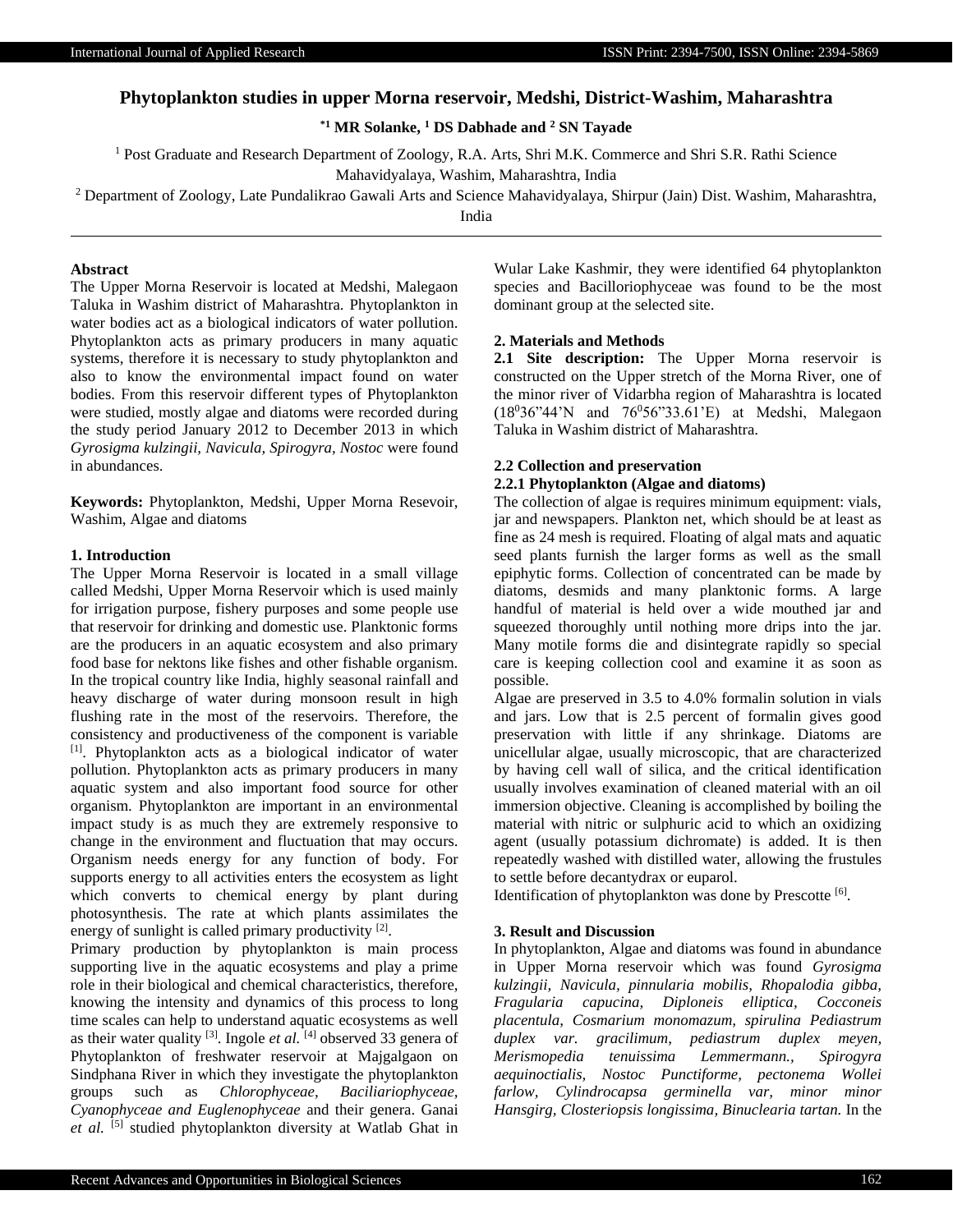above mention species *Gyrosigma kulzingii, Navicula,, Spirogyra, Nostoc* were found in abundances.

Algae and diatoms are the shows the beautiful appearance, most of the algae are found in superficial area due to photosynthetic activities done by them. Navicula species is a diatom with lanceolate valves with parallel striations; it generally measures 32-36 mm in length and 8-9 mm in breadth. Most of the water of reservoir during summer was found to be covered with the greenery of spirogyra. The blue green algae constitute the major part among phytoplankton. Abundance and dominancy shown in Fig 1.



**Fig 1:** Abundance of algae and diatoms during study period 2012-2013.

The occurrence of particular species of algae determined more by ecological condition than its geographical location. Any detached fragment or plants travel over and it populate the large watersheds of many water bodies. [7] The algae present mainly in those places where the moisture and minerals is present. Verma *et al*., [8] analysed the phytoplankton and found some similar species mention in study period like *Navicula sp.. Pediastrum sp., Cosmarium sp. along with Ankistrodesmussp., Cymbella sp., Mycrocystis* were also indentified in Kankaria lake, Ahmedabad-Gujrat, they recorded that chlorophyceae algal growth is dominated over *cynophyceae, bacillariophyceae and eugglenophyceae.*  Sivakumar and Karuppasamy [9] resulted some variations in phytoplankton species i.e. *Cyclotella, Anabena, Spirogyra scenedamum, Oscillatoria, Nitzchia, Cymbella, Fragilaria, Arthrospira, Microcystis* and told about autotrophic phytoplankton comprises the major portion of lakes and ponds acts as a basic food material in the food chain of aquatic situations., and said that primary production depends upon the temperature, nutrients and light. The growth of algae and diatoms depends upon various factors, such as water temperature influences aquatic weeds and algal blooms and surrounding air temperature. [10] The intensity of penetration of light is also an important factor for growth of phytoplankton and for the process of photosynthesis. According to Jhingran  $\left[11\right]$  with variation in geographical location of pond the available intensity of incident light, it depends on the capacity of light penetration.

### **4. Conclusion**

Phytoplankton is important parameter for determination of environmental impact on water bodies. The growth of phytoplankton fluctuates according to seasonal changes and certain physico-chemical factors like temperature, light and other parameters. Phytoplankton acts as bio-indicator for water pollution.

## **5. Acknowledgement**

The first author express her sincere thanks towards Dr. M.M. Sancheti Principal, R. A. Mahavidyalaya, Washim as he gave all necessary facilities and sophisticated equipments in the Research Laboratory of Zoology department of our college.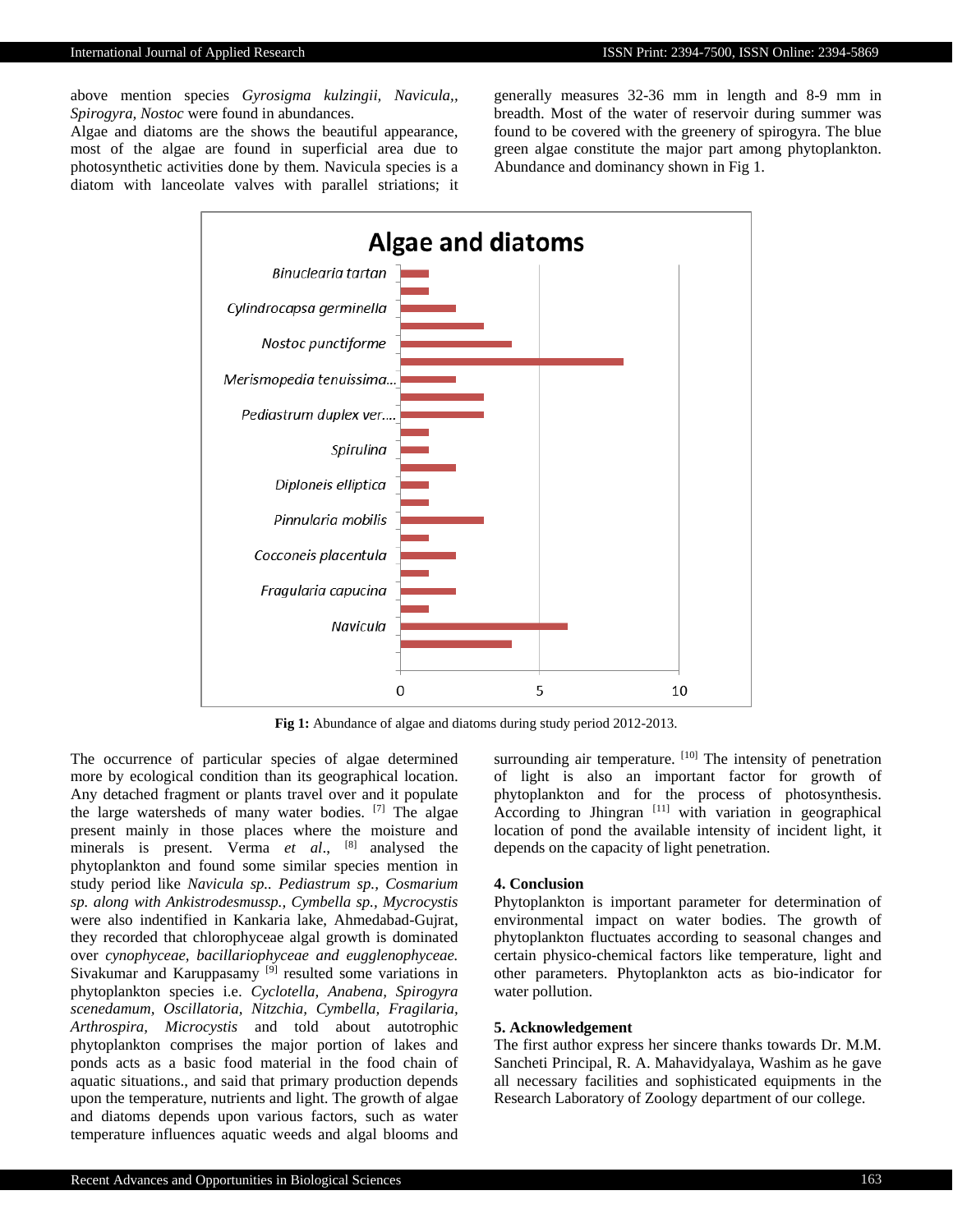# **(Algae and Diatoms)**



**(Algae and Diatoms)**